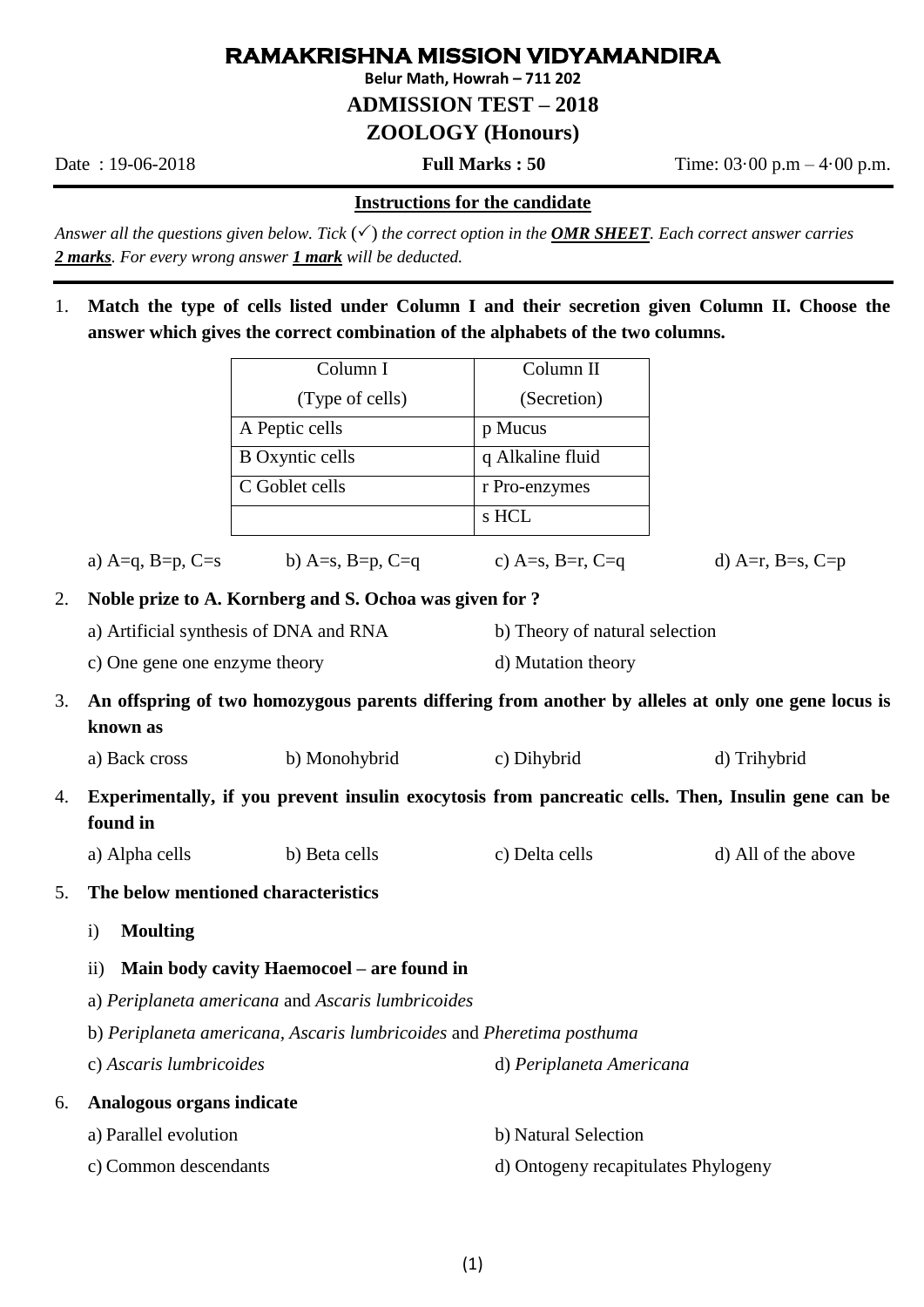### 7. **The fundamental characteristics of glycoprotein secreting cells are**

- a) Numerous mitochondria and microvilli
- b) Elaborate Golgi, numerous lysosomes and secretory vesicles
- c) Extensive rough ER, elaborate supranuclear golgi and secretory vesicles
- d) Elaborate smooth endoplasmic reticulum, numerous mitochondria, secretory vesicles, and lysosomes
- 8. *Apis indica* **is an example of**
	- a) Synonymy b) Toponymy c) Homonymy d) Tautonymy
- 9. **During mammalian fertilization sperm nucleus and centriole is internalised in ovum. While the ova centriole degenerates, the paternal centriole remains functional for the cell division cycle during cleavage. If Polyspermy occurs, it will lead to**
	- a) May be polyploid zygote
	- b) Polyploid zygote followed by polyploid embryonic cells
	- c) Normal zygote d) Polyploid zygote followed by genetically different embryonic cells
- 10. **During inhalation, the partial pressure of O<sup>2</sup> in alveolar capillaries becomes 104 mm Hg but the partial pressure of O<sup>2</sup> in pulmonary vein is 95 mm Hg due to**
	- a) Physiological dead space b) Bohr effect
	- c) Anatomical dead space d) Chloride shift
- 11. **Haemoglobin is a protein composed of 2 alpha polypeptide chains and 2 beta polypeptide chains. The beta chain is composed of 146 amino acids. How many codons are present in each beta chain m-RNA?**
	- a)  $292$  b) 146
	- c) 147 d) Cannot be determined
- 12. **Experimentally, if anyone supplies unlimited inorganic nutrients in an ecosystem, then that hypothetical ecosystem will remain functional without**
	- a) Producers b) Consumers c) Decomposers d) Energy
- 13. **Choose the correct combination**
	- a) Radial Symmetry- De-centralized nervous system
	- b) Bilateral symmetry Excretion through metanephridia
	- c) Pseudocoelomate- Closed circulatory system d) Bi-radial symmetry True coelomate
- 14. **In Annelids, Chloragogen tissue functions as \_\_\_\_\_\_\_\_\_\_\_\_\_\_\_\_\_** a) Kidney b) Pancreas c) Gall bladder d) Liver
- 15. **The chromosomal constituent of a Secondary Spermatocyte in anaphase, of an individual belonging**  from the Species-"S" will be

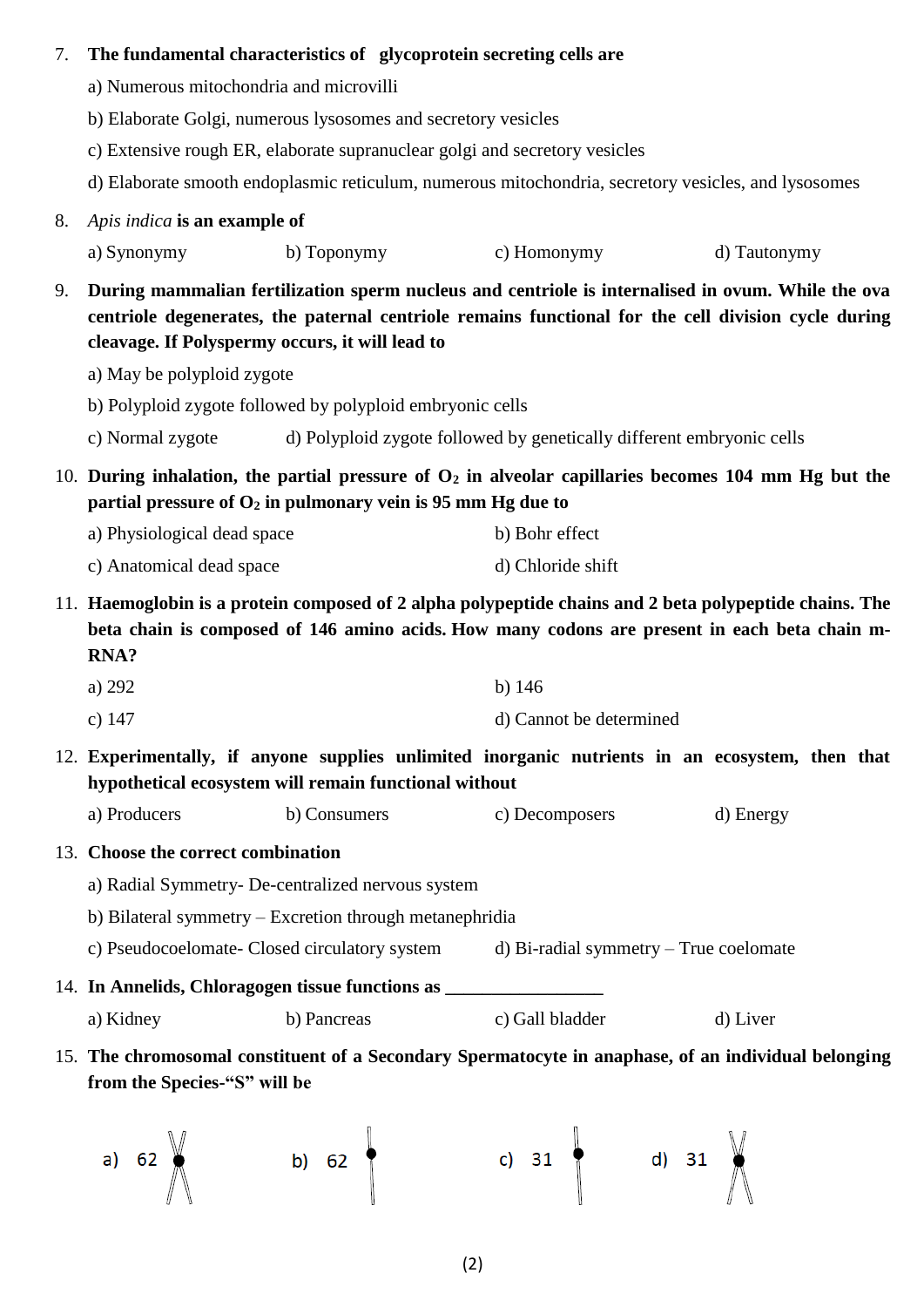Clues:

- i) Primary Spermatocyte Meiosis I Secondary Spermatocyte Meiosis II Spermatid Spermatozoon
- ii) For Species "S", 2n=62 and all chromosomes are sub-metacentric.

## 16. **The curve given below show enzymatic activity with relation to three conditions (pH, temperature and substrate concentration). What do both axes (x and y) represent?**



|     | x-axis                  | y-axis                    |
|-----|-------------------------|---------------------------|
| (1) | Enzymatic activity      | Temperature               |
| (2) | Enzymatic activity      | pH                        |
| (3) | Temperature             | <b>Enzyme Activity</b>    |
| (4) | Substrate concentration | <b>Enzymatic Activity</b> |
|     |                         |                           |

a) Option 1 b) Option 2 c) Option 3 d) Option 4

17. **Consider the following four conditions (i - iv) and select the correct pair of them as adaptation to environment in desert lizards. The conditions (i) Burrowing in soil to escape high temperature (ii) Losing heat rapidly from the body during high temperature (iii) Bask in sun when temperature is low (iv) Insulating body due to thick fatty dermis**

a) (i), (ii) b) (iii), (iv) c) (ii), (iv) d) (i), (iii)

#### 18. **An ideal multicellular intestinal endoparasite should exhibit**

- a) Well-developed reproductive system well developed digestive system and body covering resistant to intestinal enzymes.
- b) Ill developed reproductive system, well developed digestive system and body covering resistant to intestinal enzymes
- c) Well-developed reproductive system ill developed digestive system and body covering resistant to intestinal enzymes
- d) Ill-developed reproductive system, ill developed digestive system and body covering resistant to intestinal enzymes
- 19. **If you suspect deficiency of antibodies in a person, to which of the following would you look for confirmatory evidence?**
	- a) Serum globulins b) Serum albumins c) B lymphocytes d) T lymphocytes